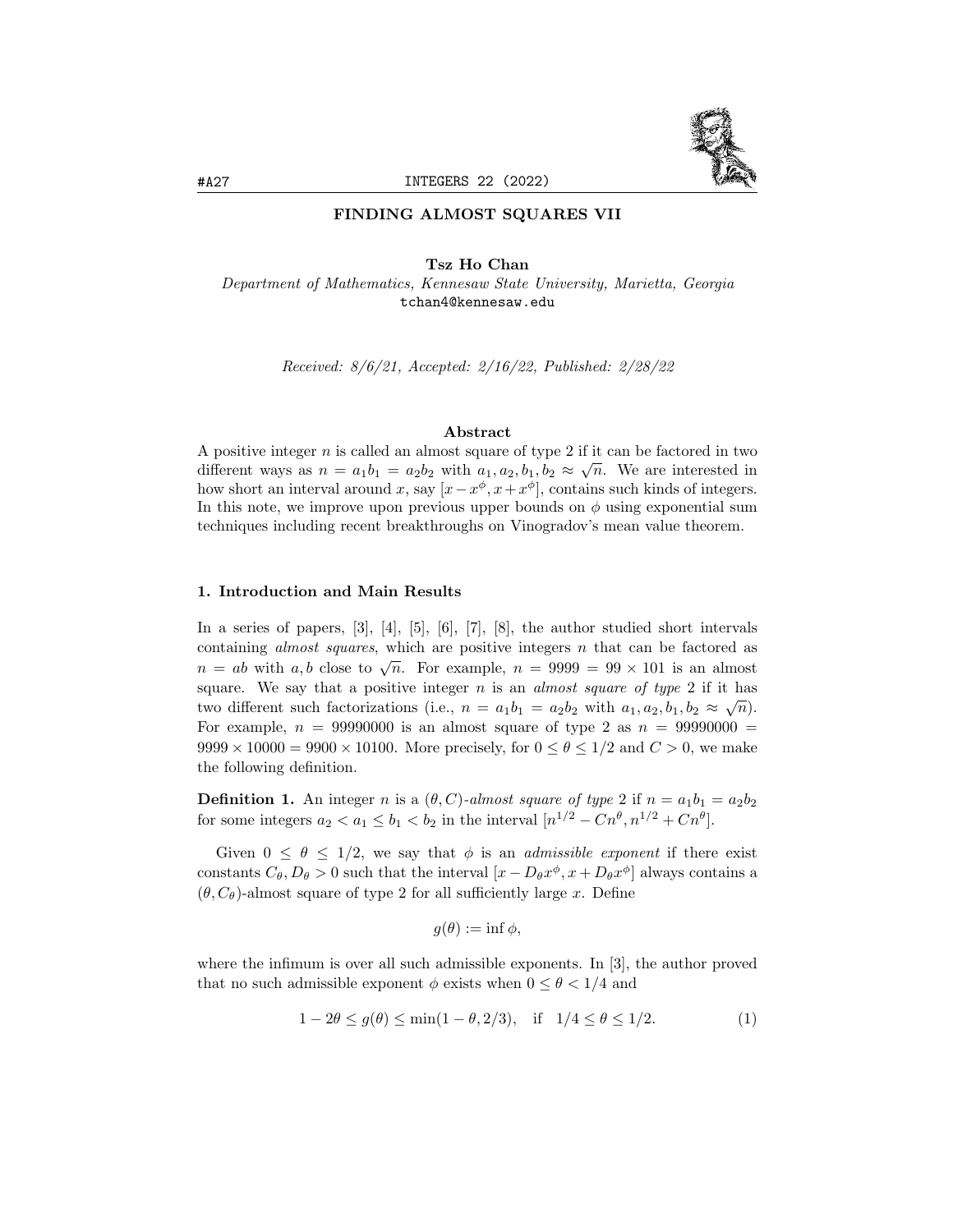Later in [6] and [7], the author improved the upper bound to

$$
g(\theta) \leq \begin{cases} 5/8, & \text{if } 1/4 \leq \theta < 5/16, \\ 17/32, & \text{if } 5/16 \leq \theta \leq 743/2306, \\ 1/2, & \text{if } 743/2306 < \theta \leq 1/3, \\ 1 - 3\theta/2, & \text{if } 1/3 < \theta \leq 1/2. \end{cases} \tag{2}
$$

The purpose of the current paper is to showcase the usage of exponential sum techniques to improve some of these upper bounds. Firstly, we obtain the following theorem to illustrate the basic ideas.

**Theorem 1.** For  $11/34 < \theta < 3/8$ , we have  $g(\theta) \le 25/28 - 17\theta/14$ .

Theorem 1 is based on the classical van der Corput exponential sum estimate:

$$
\sum_{N < n \le 2N} e(f(n)) \ll \Lambda^{1/6} N + \Lambda^{-1/6} N^{1/2} \quad \text{with} \quad |f'''(x)| \asymp \Lambda \quad \text{for} \quad x \in (N, 2N].
$$

When  $f'''(x)$  is monotonic, this was improved nontrivially by Robert [14] to

$$
\sum_{N < n \le 2N} e(f(n)) \ll \Lambda^{1/6 + 1/1354} N \text{ provided } N \ge \Lambda^{-1}.
$$

This already could lead to improvement to Theorem 1. In [16], Robert and Sargo considered mean values of exponential sums and proved

$$
\frac{1}{H} \sum_{h=H+1}^{2H} \Big| \sum_{N < n \le 2N} e\Big(\frac{h}{H} f(n)\Big) \Big| \ll_{\epsilon} N^{\epsilon} \Big(\frac{N\Lambda^{1/6}}{H^{1/9}} + N\Lambda^{1/5} + N^{3/4}\Big) + \Lambda^{-1/3}.\tag{3}
$$

We are going to use a consequence of this to get the following slightly better result.

Theorem 2. For  $29/90 < \theta < 3/8$ , we have  $g(\theta) \leq 67/76 - 45\theta/38 < 1/2$ .

One can check that  $67/76 - 45\theta/38 < 25/28 - 17\theta/14 < 1 - 3\theta/2$  when  $\theta < 3/8$ . Also,  $29/90 < 11/34 < 1/3$ . Hence, we push a little further on where  $g(\theta) < 1/2$ . Using recent breakthroughs on Vinogradov's mean value theorem by Wooley [17] and Bourgain, Demeter and Guth [2], we obtain the following upper bounds.

Theorem 3. For  $1/4 \leq \theta \leq 1/2$ ,

$$
g(\theta) \leq \begin{cases} 5/8, & if \ 1/4 \leq \theta < 5/16, \\ 17/32, & if \ 5/16 \leq \theta \leq 19/59, \\ 1/2, & if \ 19/59 < \theta \leq 29/90, \\ 67/76 - 45\theta/38, & if \ 29/90 < \theta \leq 89/250, \\ 47/48 - 35\theta/24, & if \ 89/250 < \theta \leq 35/94, \\ 79/80 - 59\theta/40, & if \ 35/94 < \theta \leq 67/174. \end{cases}
$$
(4)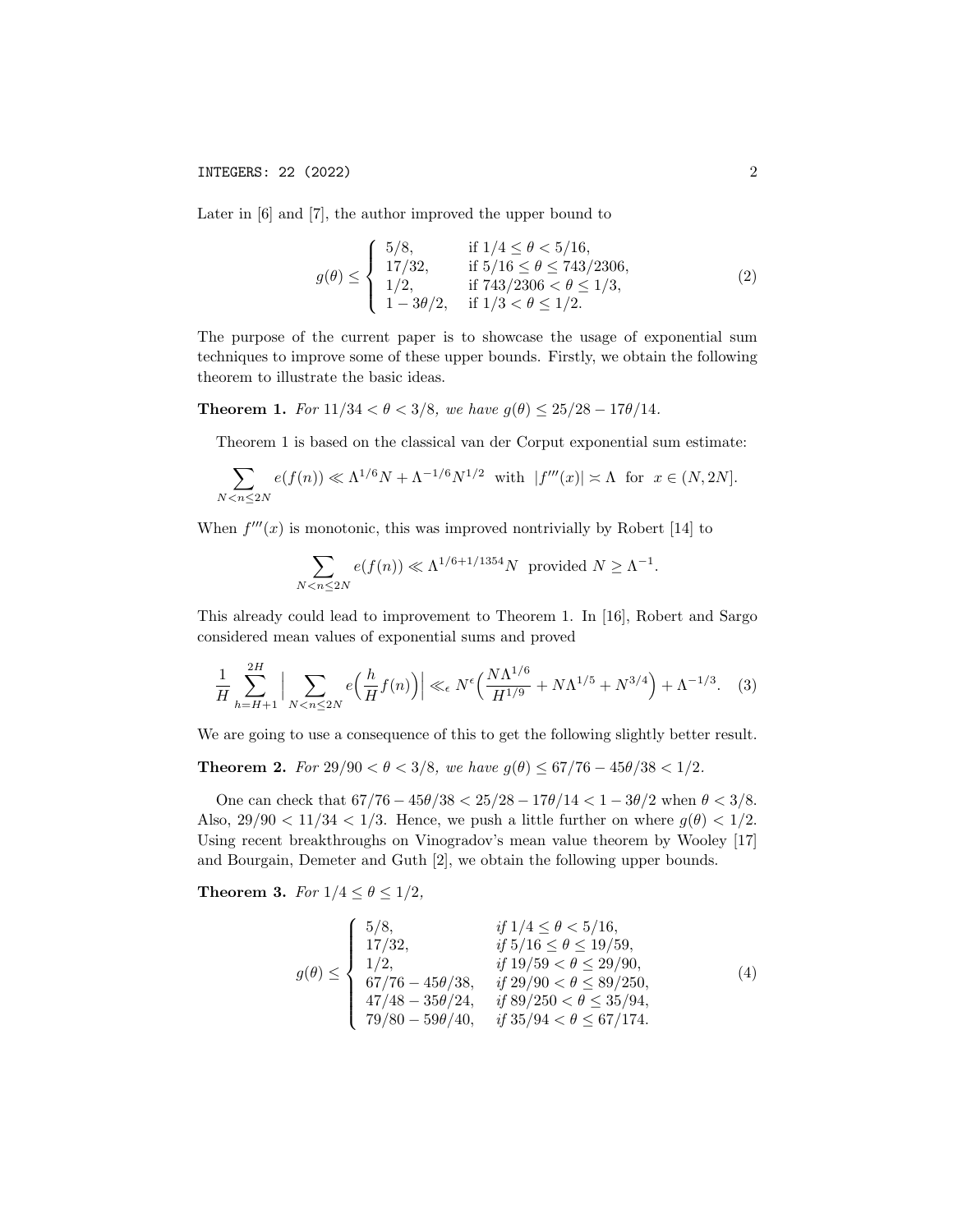Note that  $19/59 = 0.3220...$ ,  $29/90 = 0.3222...$ ,  $89/250 = 0.356$ ,  $35/94 = 0.3723...$ , and  $67/174 = 0.3850... = s(4)$ . In general, for  $m > 5$ , we have the following series of inequalities:

$$
g(\theta) \leq \begin{cases} \left(1 - \frac{1}{4m(m-1)}\right) - \left(\frac{3}{2} - \frac{1}{2m(m-1)}\right)\theta, & \text{if } \frac{1}{2} - s_{m-1} \leq \theta \leq \frac{1}{2} - r_m, \\ \left(1 - \frac{m}{4(m^2 - m + 1)}\right) - \left(\frac{3}{2} - \frac{m+1}{2(m^2 - m + 1)}\right)\theta, & \text{if } \frac{1}{2} - r_m \leq \theta \leq \frac{1}{2} - s_m, \end{cases}
$$

where

$$
r_x := \frac{x^2 - x}{2(x^3 - x^2 - 1)}
$$
 and  $s_x := \frac{x^2 + x}{2(x^3 + x^2 + 2x - 1)}$ .

Moreover,  $g(\theta) \leq 1 - 3\theta/2 - (1/2 - \theta)^3$  for  $11/34 \leq \theta < 1/2$ .

So, we improve upon (2) by a magnitude of  $(1/2 - \theta)^3$ . Unfortunately, this improvement tends to 0 as  $\theta$  goes to  $1/2$  and we still cannot beat the  $1/4$  upper bound for  $q(1/2)$  which is the currently best known bound (see Lemma 1 for example).

Before proceeding, let us make some remarks. From (2), we may assume  $\phi \leq 5/8$ . If one can show that the difference between the largest and smallest factors of  $n = a_1b_1 = a_2b_2$  satisfies

$$
b_2 - a_2 \le \frac{C}{2} x^{\theta},\tag{5}
$$

then, for  $n \in [x - Dx^{\phi}, x + Dx^{\phi}],$ 

$$
n^{1/2} - Cn^{\theta} < b_2 - \frac{C}{2}x^{\theta} \le a_2 < b_2 \le a_2 + \frac{C}{2}x^{\theta} < n^{1/2} + Cn^{\theta}
$$

because  $a_2 < n^{1/2} < b_2$  and  $x/2 < n < 2x$  for x sufficiently large. Thus, from now on, we simply check inequality (5) to find almost squares of type 2.

We will use the following notation. We will use  $[x]$  to denote the integer part of x. The symbols  $f(x) = O(g(x))$ ,  $f(x) \ll g(x)$  and  $g(x) \gg f(x)$  are equivalent to  $|f(x)| \leq Cg(x)$  for some constant  $C > 0$ . And  $f(x) \approx g(x)$  means that  $C_1 f(x) \leq C_2 g(x)$  $g(x) \leq C_2 f(x)$  for some constants  $0 < C_1 < C_2$ . Finally  $f(x) = O_{\lambda_1, \dots, \lambda_k}(g(x))$ ,  $f(x) \ll_{\lambda_1,\dots,\lambda_k} g(x), g(x) \gg_{\lambda_1,\dots,\lambda_k} f(x)$  or  $g(x) \asymp_{\lambda_1,\dots,\lambda_k} f(x)$  mean that the implicit constant C may depend on  $\lambda_1, ..., \lambda_k$ .

### 2. Preliminaries

**Lemma 1.** For  $x \geq 1$ , one can find a difference of two squares  $n^2 - m^2$  with **Definite 1.** For  $x \ge 1$ , one can find a control of  $n > m \ge 1$  such that  $|n^2 - m^2 - x| \le 7\sqrt[4]{x}$ .

*Proof.* Take  $k = \lfloor \sqrt{x} \rfloor \ge 1$ . Then  $k^2 \le x < (k+1)^2$  which gives  $0 \le x - k^2 < 2k + 1$ . This implies

$$
5 \le 2k + 3 < (k+2)^2 - x \le 4k + 4.
$$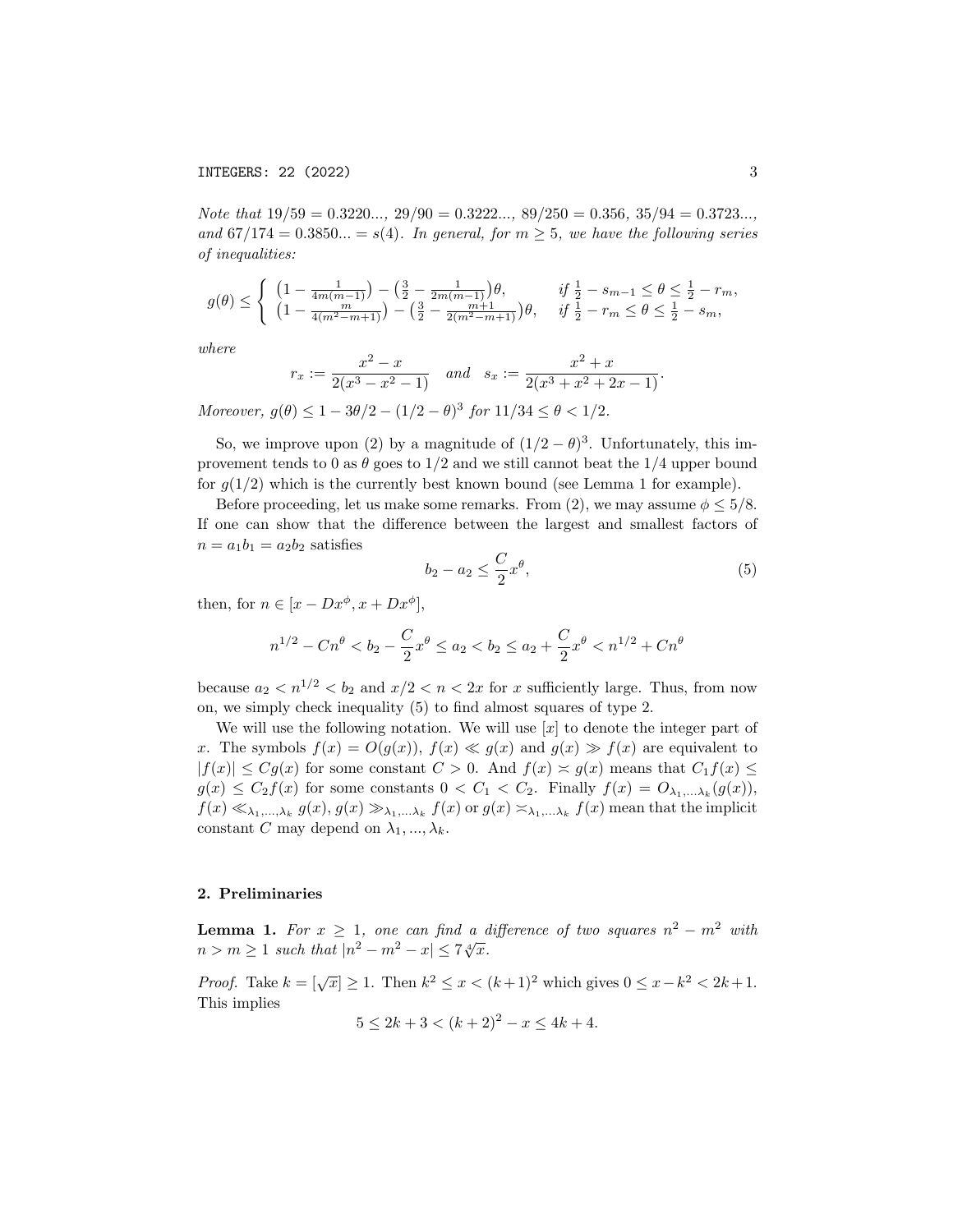INTEGERS: 22 (2022) 4

Now, take 
$$
m = [\sqrt{(k+2)^2 - x}] \ge 2
$$
. We have  $m^2 \le (k+2)^2 - x < (m+1)^2$  and  
\n $0 \le (k+2)^2 - m^2 - x < 2m+1 \le 2\sqrt{4k+4} + 1 \le 2\sqrt{8\sqrt{x}} + 1 \le 7\sqrt[4]{x}$   
\nas  $x \ge 1$ .

We will need to produce small fractional parts of some real-valued function. To attain this goal, we use the Erdős-Turán inequality in the following form (see  $[12, 12]$ ) Corollary 1.2] for example).

**Lemma 2.** Let  $x_1, x_2, \dots, x_J$  be a sequence of real numbers. Suppose that M is a positive integer chosen so that

$$
\sum_{l=1}^{M} \Big| \sum_{j=1}^{J} e(lx_j) \Big| \le \frac{J}{10},
$$

where  $e(x) = e^{2\pi ix}$ . Then, for every interval  $[\alpha, \beta] \subset [0,1]$  of length  $\beta - \alpha \ge \frac{4}{M+1}$ , there are at least  $\frac{1}{2}J(\beta-\alpha)$  of the numbers  $x_j$  in the sequence with fractional parts  ${x_j} \in [\alpha, \beta].$ 

Thus, we need some exponential sum estimates. The first one is a classical van der Corput estimate. See [9] or [15, Theorem 2], for example, where the second paper contains a nice survey on the latest developments of van der Corput's method.

**Lemma 3.** Suppose that  $f(x)$  is a real-valued function over the interval  $[N, 2N]$ such that its third derivative is continuous and satisfies  $|f'''(x)| \approx \Lambda$ . Then

$$
\sum_{N < n \le 2N} e(f(n)) \ll \Lambda^{1/6} N + \Lambda^{-1/6} N^{1/2}.
$$

In [16], Robert and Sargos considered mean values of exponential sums

$$
S := \frac{1}{H} \sum_{h=H+1}^{2H} \Big| \sum_{N < n \le 2N} e\Big(\frac{h}{H} f(n)\Big) \Big|,
$$

and proved inequality (3) by Weyl's shift, van der Corput's method, multi-variable partial summation, and Bombieri and Iwaniec's double large sieve. They applied it to study lattice points close of curves and we summarize their Corollary 2 as follows.

**Lemma 4.** Suppose that  $g(x)$  is a function with continuous third derviative which satisfies  $g'''(x) \simeq \Lambda$  for  $1 \leq x \leq M$ . Let

$$
\mathcal{R}(g,\delta) := \#\{m \in \{1,2,...,M\} : ||g(m)|| \le \delta\},\
$$

where  $||x|| := \min_{n \in \mathbb{Z}} |x - n|$  stands for the distance from x to the nearest integer. Then, for any  $0 \le \delta < 1/2$ ,

$$
\mathcal{R}(g,\delta) = 2M\delta + O_{\epsilon}(M^{1+\epsilon}\Lambda^{3/19} + M^{3/4+\epsilon}) + O(\Lambda^{-1/3}).
$$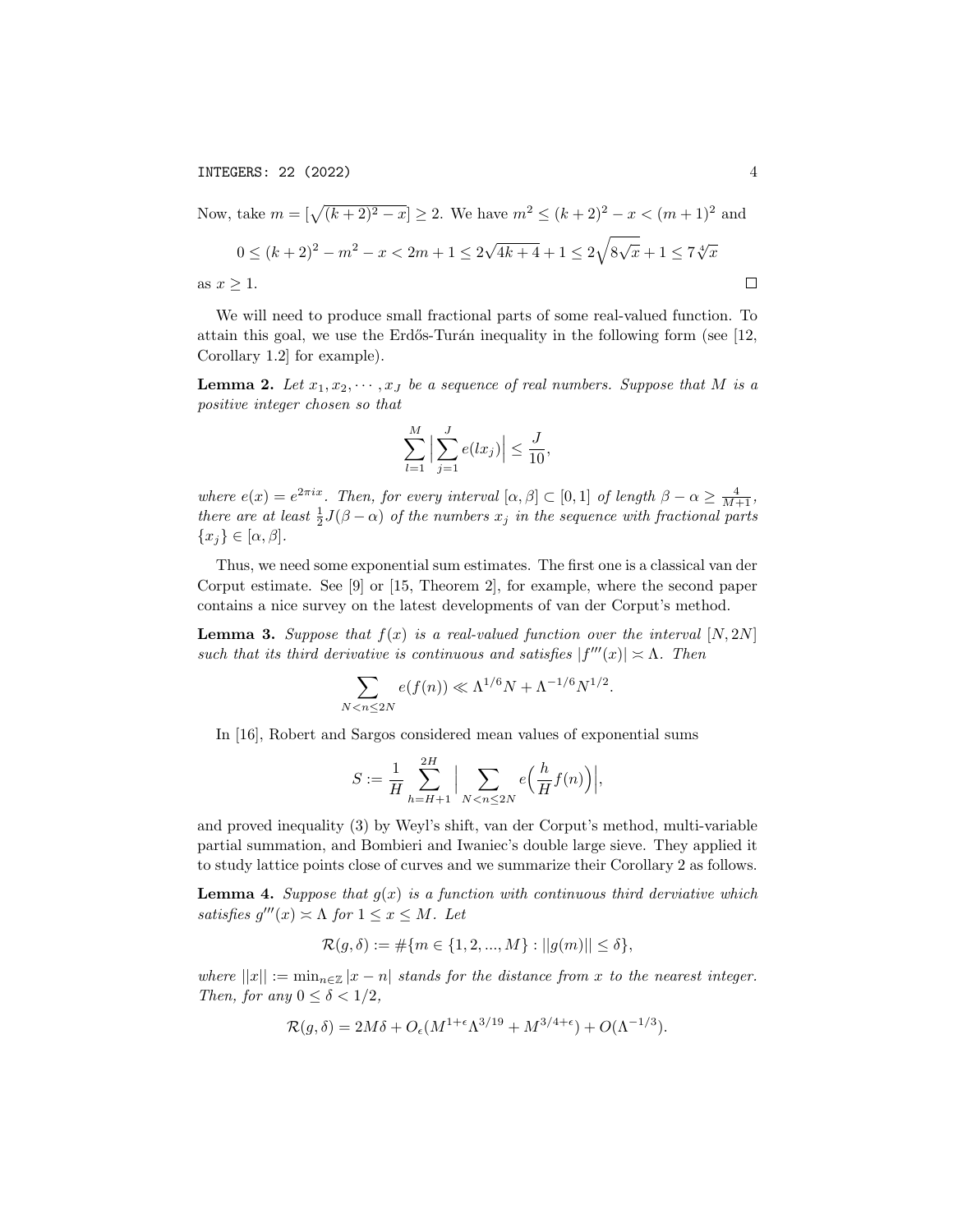It is worth mentioning that Huxley's book [11] contains detailed studies of such lattice point problems and related exponential sum techniques.

Recently, Wooley [17] and Bourgain, Demeter and Guth [2] made significant contributions to exponential sums by proving Vinogradov's mean value theorem. See [13] for a nice survey on these results. As a consequence, Heath-Brown [10, Theorem 1] obtained the following new exponential sum estimates.

**Lemma 5.** Let  $m \geq 3$  be an integer. Suppose that  $f(x): [0, N] \to \mathbb{R}$  has continuous derivatives of order up to  $m$  on  $(0, N)$ . Suppose further that

$$
0 < \lambda_m \le f^{(m)}(x) \le A\lambda_m, \ \ x \in (0, N).
$$

Then

$$
\sum_{n\leq N} e(f(n)) \ll_{A,m,\epsilon} N^{1+\epsilon} (\lambda_m^{\frac{1}{m(m-1)}} + N^{-\frac{1}{m(m-1)}} + N^{-\frac{2}{m(m-1)}} \lambda_m^{-\frac{2}{m^2(m-1)}}).
$$

### 3. Basic Strategy and Proof of Theorem 1

First, let us consider integers of the form  $d(d+1)(e-k)(e+k) \in [x, x+x^{\phi}]$  with  $d = [x^{\alpha}]$  for some  $0 < \alpha < 1/2$ . By Lemma 1, one can find a difference of two squares  $e^2 - k^2$  such that

$$
\left|e^{2} - k^{2} - \frac{x}{d(d+1)}\right| \ll \left(\frac{x}{d(d+1)}\right)^{1/4} \ll x^{1/4 - \alpha/2}
$$
  
with  $e \ll \sqrt{\frac{x}{d(d+1)}} \ll x^{1/2 - \alpha}$  and  $k \ll \sqrt[4]{\frac{x}{d(d+1)}} \ll x^{1/4 - \alpha/2}$ . This implies  

$$
|x - d(d+1)(e-k)(e+k)| \ll x^{1/4 + 3\alpha/2}.
$$

Observe that  $n = d(d+1)(e-k)(e+k)$  has two different factorizations,

$$
n = [d(e+k)] \cdot [(d+1)(e-k)] = [d(e-k)] \cdot [(d+1)(e+k)],
$$

and the difference between the largest and smallest factors is

$$
(d+1)(e+k) - d(e-k) = e + 2dk + k \ll x^{1/2 - \alpha} + x^{1/4 + \alpha/2}.
$$

Pick  $\alpha = 1/6$ . Then  $\theta = 1/2 - \alpha = 1/4 + \alpha/2 = 1/3$  and  $\phi = 1/4 + 3\alpha/2 = 1/2$ . Hence, we find a  $(1/3, C)$ -almost square of type 2, namely  $n = d(d+1)(e-k)(e+k)$ , in the interval  $[x - Dx^{1/2}, x + Dx^{1/2}]$ . This gives  $g(1/3) \le 1/2$ .

*Proof.* Now, instead of fixing  $d = [x^{\alpha}]$ , we allow d to vary over an interval  $(x^{\alpha}, 2x^{\alpha})$ . Define

$$
F(d) := \sqrt{\frac{x}{d(d+1)}} = \frac{x^{1/2}}{d} \frac{1}{(1+1/d)^{1/2}} = x^{1/2} \left(\frac{1}{d} - \frac{1}{2d^2} + \frac{3}{8d^3} - \cdots\right).
$$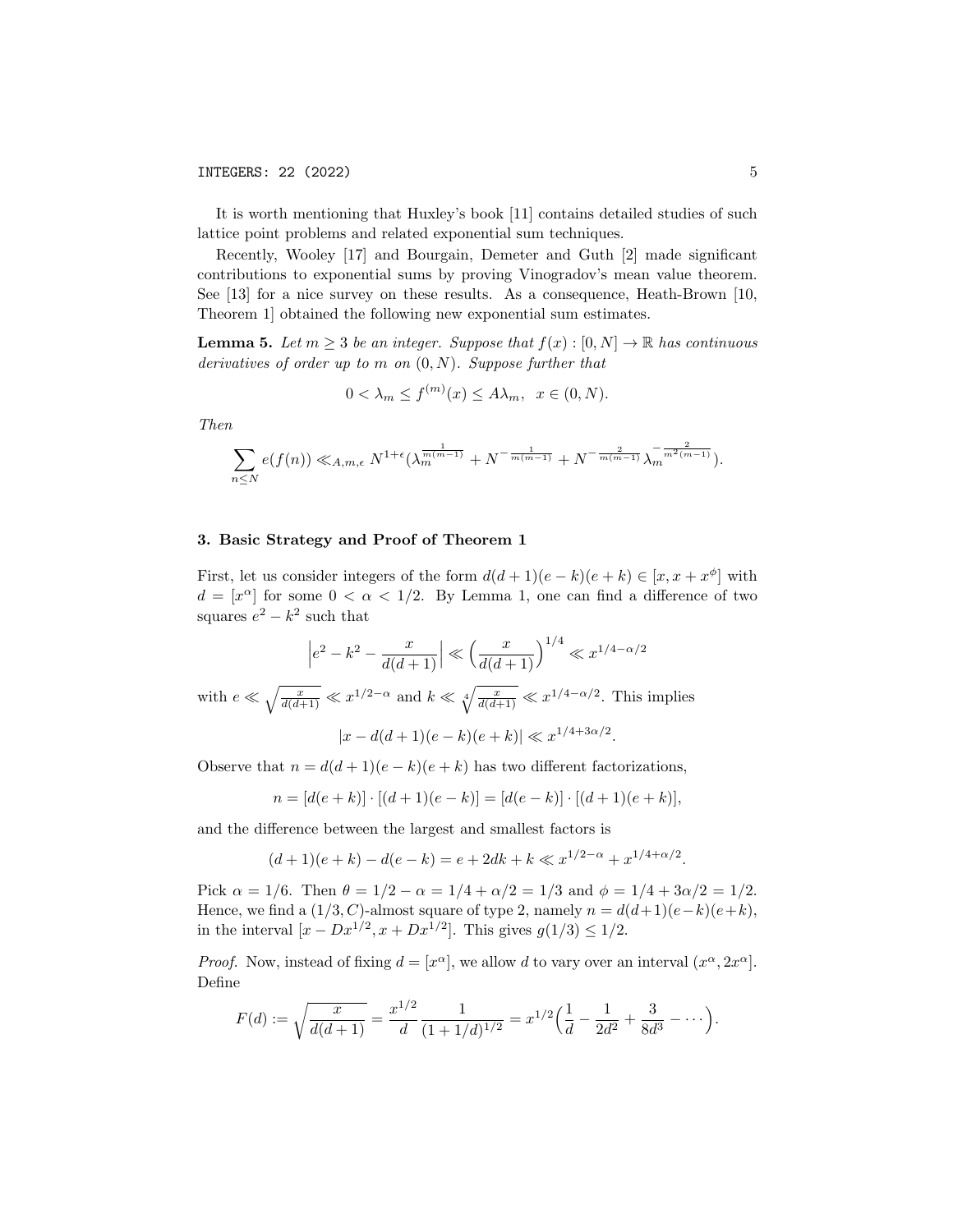One can easily check that, for  $i = 1, 2, 3$ , the *i*-th derivative

$$
F^{(i)}(d) \asymp (-1)^i \frac{x^{1/2}}{x^{(1+i)\alpha}}
$$

for  $d \in (x^{\alpha}, 2x^{\alpha}]$ . We apply Lemma 3 with  $f(x) = -lF(x)$  and get

$$
\sum_{l\leq M}\Big|\sum_{d\in [x^{\alpha},2x^{\alpha}]}e(lF(d))\Big|\ll M^{7/6}x^{1/12+\alpha/3}+M^{5/6}x^{7\alpha/6-1/12}
$$

which is less than  $x^{\alpha}/10$  provided

$$
M \ll x^{4\alpha/7 - 1/14}
$$
 and  $M \ll x^{1/10 - \alpha/5}$ . (6)

We need both exponents in  $(6)$  to be positive to ensure the existence of M. So, we require  $1/8 < \alpha < 1/2$ . Consequently, by Lemma 2,

$$
e - \frac{5}{M} \le F(d) = \sqrt{\frac{x}{d(d+1)}} \le e - \frac{1}{M}
$$

for some positive integers  $d \in (x^{\alpha}, 2x^{\alpha}]$  and e. Thus,

$$
e^2 - \frac{x}{d(d+1)} \asymp x^{4/7 - 11\alpha/7}
$$

by choosing  $M = [cx^{4\alpha/7-1/14}]$  for some small enough  $c > 0$ . We need  $\alpha < 4/11$ to ensure that the exponent  $4/7 - 11\alpha/7$  is positive. With  $k = \left[\sqrt{e^2 - \frac{x}{d(d+1)}}\right]$ , we have

$$
\left|e^{2} - k^{2} - \frac{x}{d(d+1)}\right| \ll k \ll x^{2/7 - 11\alpha/14} \text{ or } |x - d(d+1)(e-k)(e+k)| \ll x^{2/7 + 17\alpha/14}.
$$

Recall the two different factorizations  $n = [d(e+k)] \cdot [(d+1)(e-k)] = [d(e-k)] \cdot$  $[(d+1)(e+k)]$ . The difference between the largest and smallest factors is

$$
(d+1)(e+k) - d(e-k) = e + 2dk + k \ll x^{1/2 - \alpha} + x^{2/7 + 3\alpha/14}.
$$
 (7)

Since our goal is to obtain a result with  $\phi < 1/2$ , this forces

$$
\frac{2}{7} + \frac{17\alpha}{14} < \frac{1}{2} \quad \text{or} \quad \alpha < \frac{3}{17}.
$$

In the range  $1/8 < \alpha < 3/17$ , the first upper bound in (7) dominates. Thus, with

$$
\frac{11}{34} < \theta = \frac{1}{2} - \alpha < \frac{3}{8} \quad \text{and} \quad \phi = \frac{2}{7} + \frac{17\alpha}{14} = \frac{25}{28} - \frac{17\theta}{14},
$$

there is a  $(\theta, C)$ -almost square of type 2 in the interval  $[x - Dx^{\phi}, x + Dx^{\phi}]$ . This gives Theorem 1. $\Box$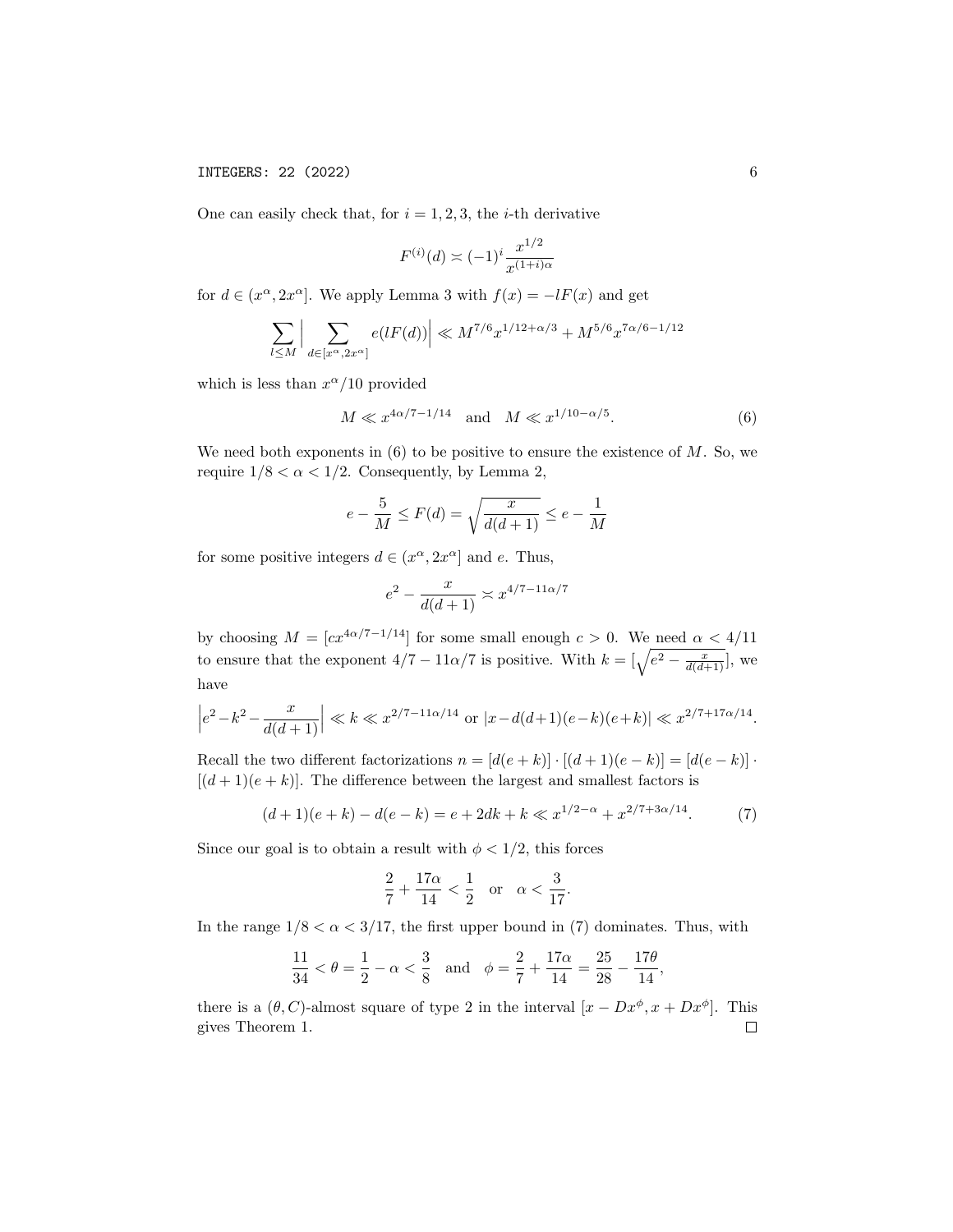## 4. Proof of Theorem 2

Proof. Again, we consider the function

$$
F(d) = \sqrt{\frac{x}{d(d+1)}} = \frac{x^{1/2}}{d} \frac{1}{(1+1/d)^{1/2}} = x^{1/2} \left(\frac{1}{d} - \frac{1}{2d^2} + \frac{3}{8d^3} - \dotsb\right)
$$

for  $d \in (x^{\alpha}, 2x^{\alpha}]$ . Let  $M = [x^{\alpha}]$  and  $g(m) = F(m+M) + 2\delta$ . One can check that  $g'''(m) \approx x^{1/2-4\alpha} =: \Lambda$  when  $1 \leq m \leq M$ . For  $1/8 < \alpha < 8/45$  and  $\epsilon > 0$ , set

$$
\delta := \frac{1}{x^{12\alpha/19 - 3/38 - \epsilon}}.
$$

One can check that

$$
M^{1+\epsilon}\Lambda^{3/19},\ M^{3/4+\epsilon},\ \text{and}\ \Lambda^{-1/3}\ll_\epsilon M^{1-\epsilon/2}\delta
$$

when  $1/8 < \alpha < 8/45$ . By Lemma 4,

$$
#\{m \in \{1, 2, ..., M\} : n - \delta \le g(m) \le n + \delta \text{ for some integer } n > 0\} \gg_{\epsilon} M\delta > 0.
$$

Hence, there are some integers  $d \in (x^{\alpha}, 2x^{\alpha}]$  and e such that  $e - 3\delta \leq F(d) \leq e - \delta$ . Since  $e \asymp F(d) \asymp x^{1/2-\alpha}$ , we have

$$
e^2 - \frac{x}{d(d+1)} \asymp_{\epsilon} x^{11/19 - 31\alpha/19 + \epsilon}.
$$

Note that  $11/19 - 31\alpha/19$  is positive when  $\alpha < 8/45$ . With  $k = \left[\sqrt{e^2 - \frac{x}{d(d+1)}}\right]$ , we have

$$
\left|e^2 - k^2 - \frac{x}{d(d+1)}\right| \ll k \ll_{\epsilon} x^{11/38 - 31\alpha/38 + \epsilon/2}
$$

or

$$
|x - d(d+1)(e-k)(e+k)| \ll_{\epsilon} x^{11/38+45\alpha/38+\epsilon/2}.
$$

The difference between the largest and smallest factors of  $n = [d(e+k)] \cdot [(d+1)(e-\mathcal{O}(e^2)))$  $[k] = [d(e-k)] \cdot [(d+1)(e+k)]$  satisfies

$$
(d+1)(e+k) - d(e-k) = e + 2dk + k \ll_{\epsilon} x^{1/2-\alpha} + x^{11/38+7\alpha/38+\epsilon/2} \ll_{\epsilon} x^{1/2-\alpha}
$$

when  $1/8 < \alpha < 8/45 - \epsilon/2$ . Thus, with

$$
\frac{29}{90} + \frac{\epsilon}{2} < \theta = \frac{1}{2} - \alpha < \frac{3}{8} \quad \text{and} \quad \phi = \frac{11}{38} + \frac{45\alpha}{38} + \frac{\epsilon}{2} = \frac{67}{76} - \frac{45\theta}{38} + \frac{\epsilon}{2}
$$

there is a  $(\theta, C_{\epsilon})$ -almost square of type 2 in the interval  $[x - D_{\epsilon}x^{\phi}, x + D_{\epsilon}x^{\phi}]$ . This gives Theorem 2 as  $\epsilon$  can be arbitrarily small.  $\Box$ 

,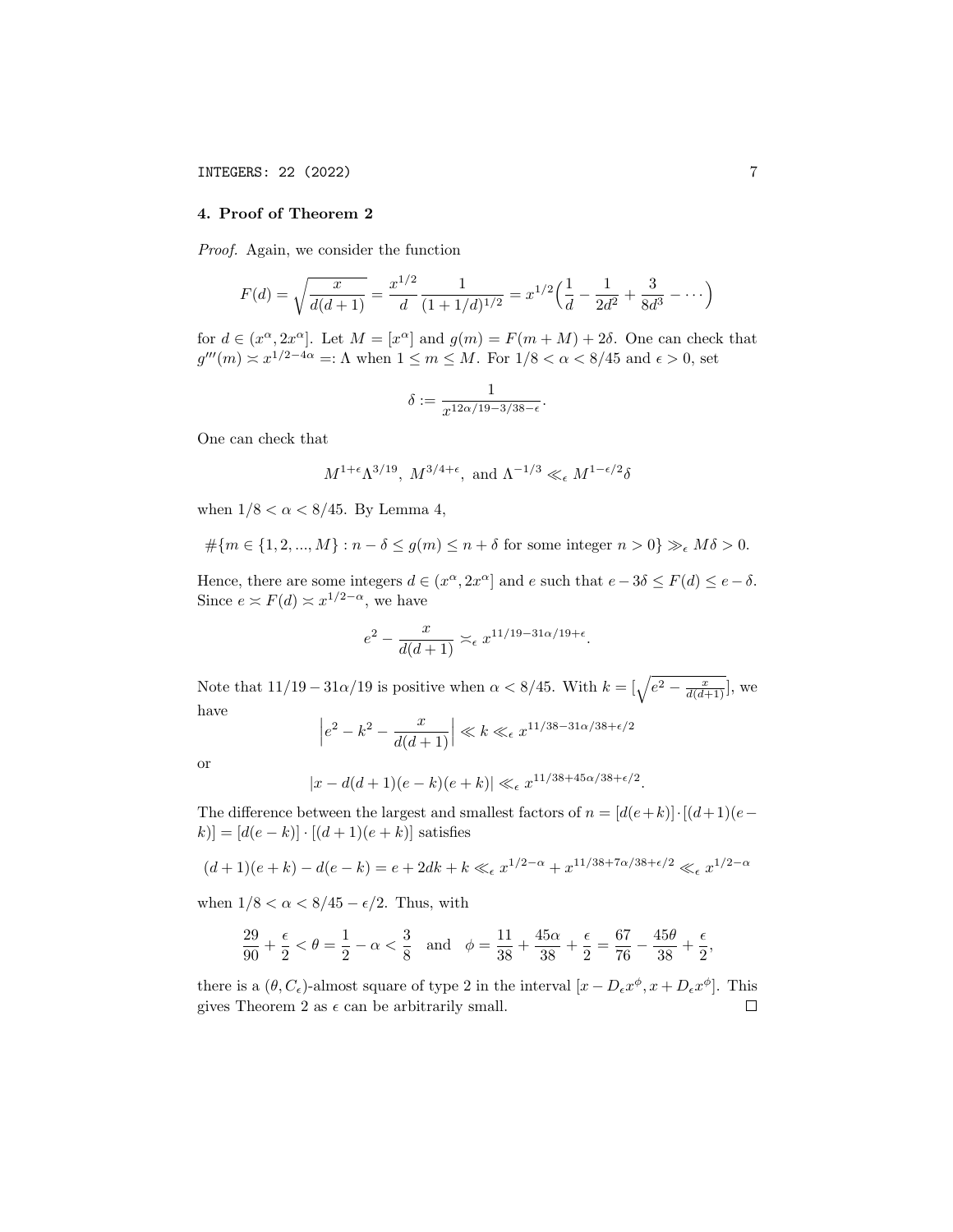# 5. Proof of Theorem 3

Proof. First, we note that the first three inequalities of (4) basically follow from (2). The slightly smaller lower limit  $15/19 = 0.3220...$  for the third inequality (instead of 743/2306 = 0.3222... in (2)) is due to the new exponent pair  $(13/84 + \epsilon, 55/84 + \epsilon)$ , obtained by Bourgain [1] using a decoupling technique. One can simply input this pair into the proof of Theorem  $3(v)$  in [6] and get 15/19. The fourth inequality follows from Theorem 2.

To go beyond  $\theta < 3/8$  or to improve upon  $g(\theta)$ , we apply Lemma 5. Recall that

$$
F(d) = \sqrt{\frac{x}{d(d+1)}} = x^{1/2} \left( \frac{1}{d} - \frac{1}{2d^2} + \frac{3}{8d^3} - \dots \right)
$$

and  $d \in (x^{\alpha}, 2x^{\alpha}]$  for some  $0 < \alpha < 1/4$ . Let

$$
N = [x^{\alpha}], \lambda_m = \frac{m!}{2^{m+1}} \cdot \frac{lx^{1/2}}{N^{(m+1)}}, \text{ and } A = 2^{2m}.
$$

Then the derivative condition in Lemma 5 is satisfied with  $f(u) = lF(u + N)$  for x sufficiently large. Hence,

$$
\sum_{l \leq M} \Big| \sum_{d \in [x^{\alpha}, 2x^{\alpha}]} e(lF(d)) \Big|
$$
  

$$
\leq m, \epsilon \Big( M^{1 + \frac{1}{m(m-1)}} x^{\frac{1}{2m(m-1)} + (1 - \frac{(m+1)}{m(m-1)})\alpha} + M x^{(1 - \frac{1}{m(m-1)})\alpha} + M^{1 - \frac{2}{m^2(m-1)}} x^{-\frac{1}{m^2(m-1)} + (1 + \frac{2}{m^2(m-1)})\alpha} \Big) x^{\frac{\epsilon}{2}},
$$

which is less than  $x^{\alpha}/10$  when

$$
M \ll_{m,\epsilon} x^{\frac{(m+1)\alpha}{m^2 - m + 1} - \frac{1}{2(m^2 - m + 1)} - \epsilon}, M \ll_{m,\epsilon} x^{\frac{\alpha}{m(m-1)} - \epsilon}, \text{ and } M \ll_{m,\epsilon} x^{\frac{1 - 2\alpha}{m^3 - m^2 - 2} - \epsilon}.
$$
\n
$$
(8)
$$

Notice that the first two bounds in (8) are the same when  $\alpha = \frac{m^2 - m + 1}{2(m^3 - m^2 - 1)}$ . Thus, we make the following change of variable

$$
\alpha := \frac{m^2 - m}{2(m^3 - m^2 - 1)} + \eta \quad \text{with} \quad -\frac{1}{2(m^2 + m)} \le \eta \le \frac{1}{2(m^2 - 1)}.
$$
 (9)

For  $\eta \geq 0$ , the second upper bound in (8) is the smallest and we pick

$$
M = \left[c_{\epsilon}x^{\frac{1}{2(m^3 - m^2 - 1)} + \frac{\eta}{m(m-1)} - \epsilon}\right]
$$

for some small enough constant  $c_{\epsilon} > 0$ . By Lemma 2,

$$
e - \frac{5}{M} \le F(d) = \sqrt{\frac{x}{d(d+1)}} \le e - \frac{1}{M}
$$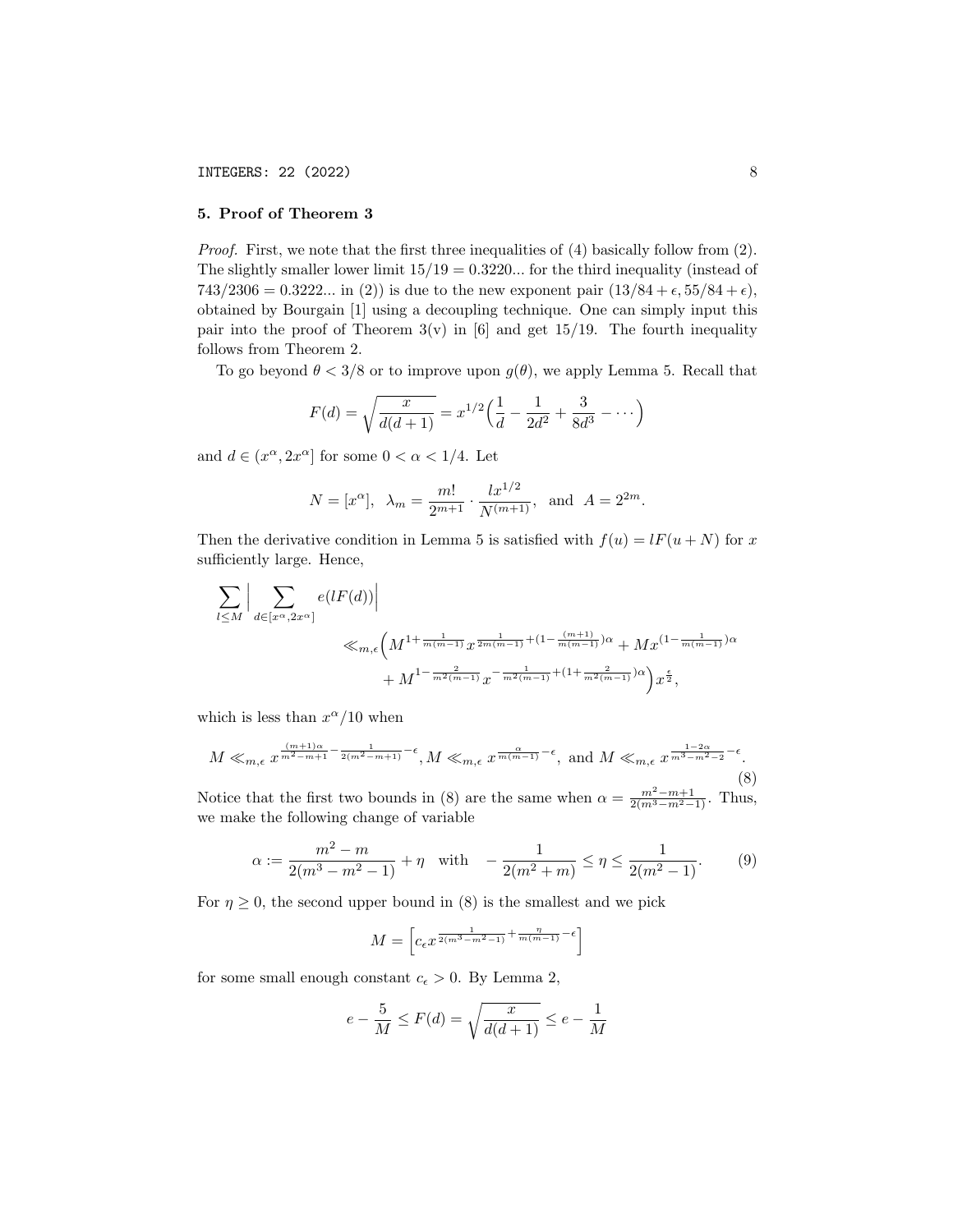# INTEGERS: 22 (2022) 9

for some positive integers  $d \in [x^{\alpha}, 2x^{\alpha}]$  and  $e \asymp x^{1/2-\alpha}$ . Thus,

$$
e^2 - \frac{x}{d(d+1)} \approx \frac{e}{M} \approx e^{\frac{1}{2} - \frac{m^2 - m + 1}{2(m^3 - m^2 - 1)} - \frac{m^2 - m + 1}{m(m-1)}\eta + \epsilon}
$$

Then, with  $k = \left[\sqrt{e^2 - \frac{x}{d(d+1)}}\right]$ , we have

$$
\left|e^{2} - k^{2} - \frac{x}{d(d+1)}\right| \ll k \ll_{\epsilon} x^{\frac{1}{4} - \frac{m^{2} - m + 1}{4(m^{3} - m^{2} - 1)} - \frac{m^{2} - m + 1}{2m(m-1)}\eta + \frac{\epsilon}{2}}
$$

or

$$
|x - d(d+1)(e-k)(e+k)| \ll_{\epsilon} x^{\frac{1}{4} + \frac{3m^2 - 3m - 1}{4(m^3 - m^2 - 1)} + \frac{3m^2 - 3m - 1}{2m(m-1)}\eta + \frac{\epsilon}{2}}.
$$
 (10)

So, the difference between the largest and smallest factors of  $n = [d(e + k)] \cdot [(d +$ 1) $(e - k)$ ] = [ $d(e - k)$ ] · [ $(d + 1)(e + k)$ ] satisfies

$$
(d+1)(e+k) - d(e-k) = e + 2dk + k
$$
  

$$
\ll_{\epsilon} x^{\frac{1}{2} - \frac{m^2 - m}{2(m^3 - m^2 - 1)} - \eta} + x^{\frac{1}{4} + \frac{m^2 - m - 1}{4(m^3 - m^2 - 1)} + \frac{m^2 - m - 1}{2m(m-1)}\eta + \frac{\epsilon}{2}}.
$$
 (11)

When  $m \geq 4$ , the first bound in (11) dominates by  $\eta \leq \frac{1}{2(m^2-1)}$  in (9).

For  $\eta \leq 0$ , the first upper bound in (8) is the smallest and we pick

$$
M = \left[c_{\epsilon} x^{\frac{1}{2(m^3 - m^2 - 1)} + \frac{(m+1)\eta}{m^2 - m + 1} - \epsilon}\right]
$$

for some small enough constant  $c_{\epsilon} > 0$ . Here, one can check that the exponent is positive by  $-\frac{1}{2(m^2+m)} \leq \eta$  in (9). By Lemma 2,

$$
e - \frac{5}{M} \le F(d) = \sqrt{\frac{x}{d(d+1)}} \le e - \frac{1}{M}
$$

for some positive integers  $d \in [x^{\alpha}, 2x^{\alpha}]$  and  $e \approx x^{1/2-\alpha}$ . Thus,

$$
e^2 - \frac{x}{d(d+1)} \approx \frac{e}{M} \approx \epsilon x^{\frac{1}{2} - \frac{m^2 - m + 1}{2(m^3 - m^2 - 1)} - \frac{m^2 + 2}{m^2 - m + 1} \eta + \epsilon}.
$$

Then, with  $k = \left[\sqrt{e^2 - \frac{x}{d(d+1)}}\right]$ , we have

$$
\left|e^{2}-k^{2}-\frac{x}{d(d+1)}\right|\ll k\ll_{\epsilon} x^{\frac{1}{4}-\frac{m^{2}-m+1}{4(m^{3}-m^{2}-1)}-\frac{m^{2}+2}{2(m^{2}-m+1)}\eta+\frac{\epsilon}{2}}
$$

or

$$
|x - d(d+1)(e-k)(e+k)| \ll_{\epsilon} x^{\frac{1}{4} + \frac{3m^2 - 3m - 1}{4(m^3 - m^2 - 1)} + \frac{3m^2 - 4m + 2}{2(m^2 - m + 1)}\eta + \frac{\epsilon}{2}}.
$$
 (12)

So, the difference between the largest and smallest factors of  $n = [d(e + k)] \cdot [(d +$ 1) $(e - k)$ ] = [ $d(e - k)$ ] · [ $(d + 1)(e + k)$ ] satisfies

$$
(d+1)(e+k) - d(e-k) = e + 2dk + k
$$
  

$$
\ll_{\epsilon} x^{\frac{1}{2} - \frac{m^2 - m}{2(m^3 - m^2 - 1)} - \eta} + x^{\frac{1}{4} + \frac{m^2 - m - 1}{4(m^3 - m^2 - 1)} + \frac{m^2 - 2m}{2(m^2 - m + 1)}\eta + \frac{\epsilon}{2}}.
$$
 (13)

.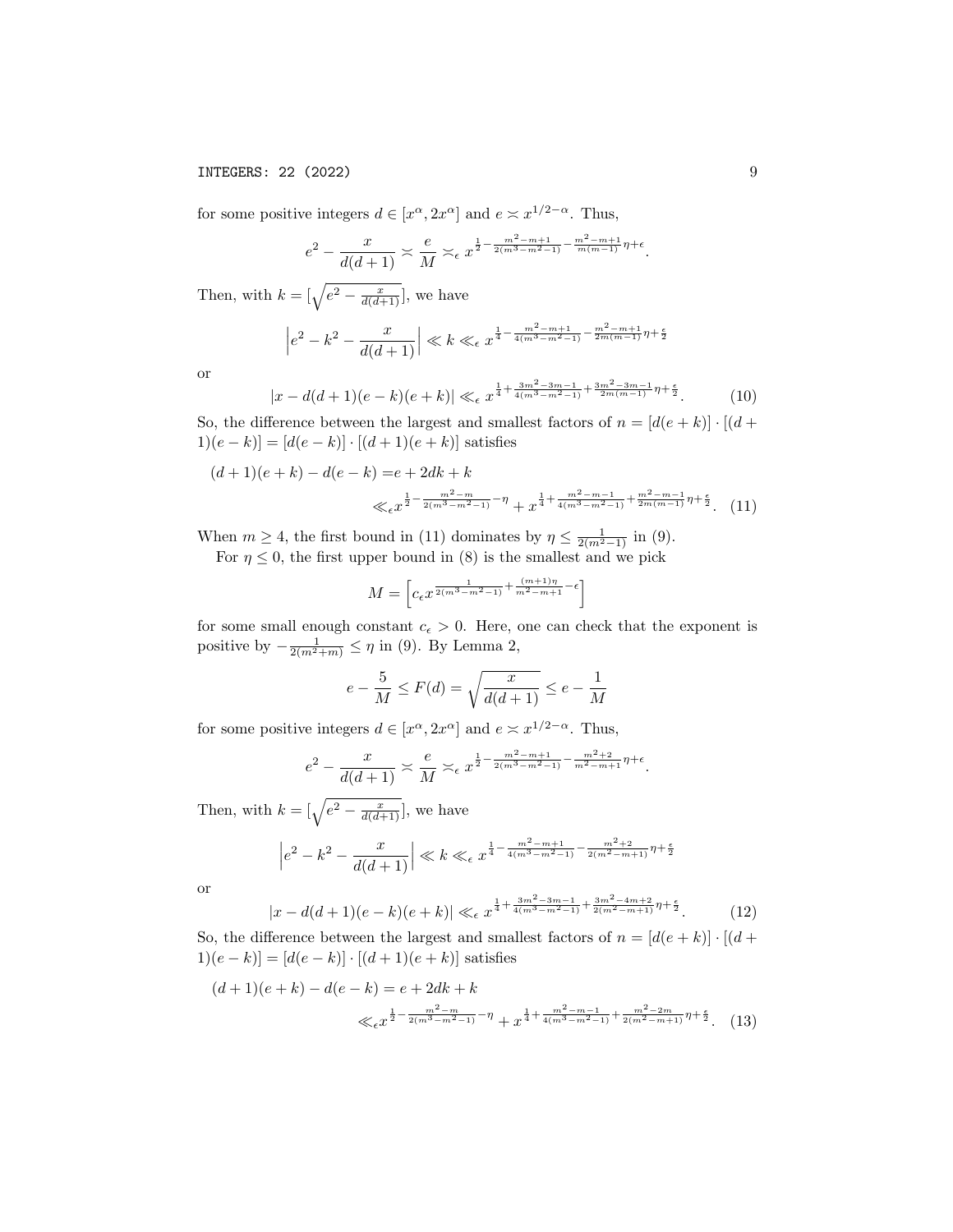When  $\eta \leq 0$ , one can check that the first upper bound in (13) dominates. Summarizing from  $(9)$ ,  $(10)$  and  $(12)$ , we have the admissible exponents

$$
\phi = \begin{cases} \frac{1}{4} + \frac{3m^2 - 3m - 1}{4(m^3 - m^2 - 1)} + \frac{3m^2 - 3m - 1}{2m(m - 1)} \eta + \frac{\epsilon}{2}, & \text{if } 0 \le \eta \le \frac{1}{2(m^2 - 1)},\\ \frac{1}{4} + \frac{3m^2 - 3m - 1}{4(m^3 - m^2 - 1)} + \frac{3m^2 - 4m + 2}{2(m^2 - m + 1)} \eta + \frac{\epsilon}{2}, & \text{if } -\frac{1}{2(m^2 + m)} \le \eta \le 0. \end{cases} (14)
$$

Based on  $(11)$  and  $(13)$ , we set

$$
\theta = \frac{1}{2} - \frac{m^2 - m}{2(m^3 - m^2 - 1)} - \eta.
$$
\n(15)

Substituting (15) into (14) (with the help of Mathematica), we obtain

$$
\phi = \left(1 - \frac{1}{4m(m-1)}\right) - \left(\frac{3}{2} - \frac{1}{2m(m-1)}\right)\theta + \frac{\epsilon}{2}
$$
(16)

when  $\frac{1}{2} - \frac{m^2 - m}{2(m^3 - m^2 - 1)} - \frac{1}{2(m^2 - 1)} \le \theta \le \frac{1}{2} - \frac{m^2 - m}{2(m^3 - m^2 - 1)}$ , and  $\phi = \left(1 - \frac{m}{\sqrt{2}}\right)$  $4(m^2 - m + 1)$  $-\left(\frac{3}{2}\right)$  $rac{3}{2} - \frac{m+1}{2(m^2-m)}$  $2(m^2 - m + 1)$  $\theta + \frac{\epsilon}{2}$ 2 (17)

when  $\frac{1}{2} - \frac{m^2 - m}{2(m^3 - m^2 - 1)} \le \theta \le \frac{1}{2} - \frac{m^2 - m}{2(m^3 - m^2 - 1)} + \frac{1}{2(m^2 + m)}$ . One can check that

$$
\frac{1}{2} - \frac{m^2 - m}{2(m^3 - m^2 - 1)} - \frac{1}{2(m^2 - 1)} < \frac{1}{2} - \frac{(m - 1)^2 - (m - 1)}{2((m - 1)^3 - (m - 1)^2 - 1)}
$$

and

$$
\frac{1}{2}-\frac{(m+1)^2-(m+1)}{2((m+1)^3-(m+1)^2-1)}\leq \frac{1}{2}-\frac{m^2-m}{2(m^3-m^2-1)}+\frac{1}{2(m^2+m)}
$$

for  $m \geq 4$ . Consequently, with

$$
r_x := \frac{x^2 - x}{2(x^3 - x^2 - 1)},
$$

we have

$$
g(\theta) \leq \begin{cases} \left(1 - \frac{1}{4m(m-1)}\right) - \left(\frac{3}{2} - \frac{1}{2m(m-1)}\right)\theta, & \text{if } \frac{1}{2} - r_{m-1} \leq \theta \leq \frac{1}{2} - r_m, \\ \left(1 - \frac{m}{4(m^2 - m + 1)}\right) - \left(\frac{3}{2} - \frac{m+1}{2(m^2 - m + 1)}\right)\theta, & \text{if } \frac{1}{2} - r_m \leq \theta \leq \frac{1}{2} - r_{m+1} \end{cases} \tag{18}
$$

by (16) and (17) as  $\epsilon$  can be arbitrarily small. Replacing m by  $m + 1$ ,

$$
g(\theta) \leq \begin{cases} \left(1 - \frac{1}{4(m^2 + m)}\right) - \left(\frac{3}{2} - \frac{1}{2(m^2 + m)}\right)\theta, & \text{if } \frac{1}{2} - r_m \leq \theta \leq \frac{1}{2} - r_{m+1},\\ \left(1 - \frac{m+1}{4(m^2 + m+1)}\right) - \left(\frac{3}{2} - \frac{m+2}{2(m^2 + m+1)}\right)\theta, & \text{if } \frac{1}{2} - r_{m+1} \leq \theta \leq \frac{1}{2} - r_{m+2}. \end{cases} \tag{19}
$$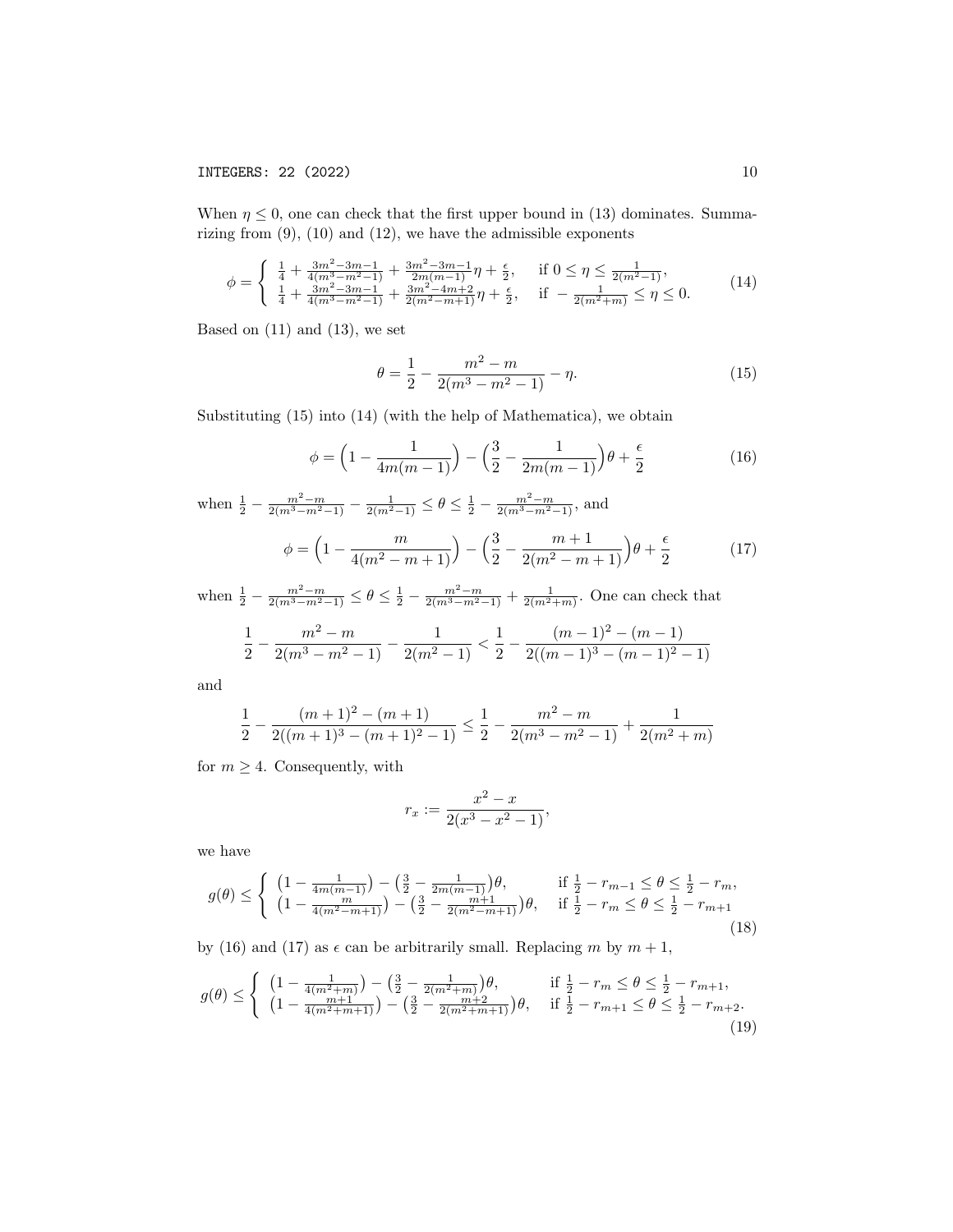Notice that the second bound in (18) and the first bound in (19) share the same range of  $\theta$ . So, we decide which bound is smaller and use it accordingly. One can show that

$$
\left(1 - \frac{m}{4(m^2 - m + 1)}\right) - \left(\frac{3}{2} - \frac{m + 1}{2(m^2 - m + 1)}\right)\theta
$$
  
\$\leq \left(1 - \frac{1}{4(m^2 + m)}\right) - \left(\frac{3}{2} - \frac{1}{2(m^2 + m)}\right)\theta\$

when

$$
\theta \le \frac{1}{2} - \frac{m^2 + m}{2(m^3 + m^2 + 2m - 1)} \le \frac{1}{2} - r_{m+1}.
$$

Therefore, for  $m \geq 4$ ,

$$
g(\theta) \leq \begin{cases} \left(1 - \frac{m}{4(m^2 - m + 1)}\right) - \left(\frac{3}{2} - \frac{m + 1}{2(m^2 - m + 1)}\right)\theta, & \text{if } \frac{1}{2} - r_m \leq \theta \leq \frac{1}{2} - s_m, \\ \left(1 - \frac{1}{4(m^2 + m)}\right) - \left(\frac{3}{2} - \frac{1}{2(m^2 + m)}\right)\theta, & \text{if } \frac{1}{2} - s_m \leq \theta \leq \frac{1}{2} - r_{m+1}, \end{cases} \tag{20}
$$

where

$$
s_x := \frac{x^2 + x}{2(x^3 + x^2 + 2x - 1)}.
$$

Combining  $(18)$ ,  $(19)$  and  $(20)$ , we have

$$
g(\theta) \le \begin{cases} 47/48 - 35\theta/24 & \text{if } 11/34 \le \theta \le 35/94, \\ 79/80 - 59\theta/40 & \text{if } 35/94 \le \theta \le 67/174, \end{cases}
$$

and

$$
g(\theta) \leq \begin{cases} \left(1 - \frac{1}{4m(m-1)}\right) - \left(\frac{3}{2} - \frac{1}{2m(m-1)}\right)\theta, & \text{if } \frac{1}{2} - s_{m-1} \leq \theta \leq \frac{1}{2} - r_m, \\ \left(1 - \frac{m}{4(m^2 - m + 1)}\right) - \left(\frac{3}{2} - \frac{m+1}{2(m^2 - m + 1)}\right)\theta, & \text{if } \frac{1}{2} - r_m \leq \theta \leq \frac{1}{2} - s_m \end{cases}
$$

for  $m \geq 5$ . This gives the rest of Theorem 3 except for the last part. From (18), we have 3

$$
g(\theta) \le \left(1 - \frac{3}{2}\theta\right) - \frac{1}{2m(m-1)}\left(\frac{1}{2} - \theta\right) \le \left(1 - \frac{3}{2}\theta\right) - \left(\frac{1}{2} - \theta\right)^2
$$

as

$$
\frac{1}{2m(m-1)} \ge \left(\frac{(m-1)^2-(m-1)}{2((m-1)^3-(m-1)^2-1)}\right)^2 \ge \left(\frac{1}{2}-\theta\right)^2
$$

for  $1/2-r_{m-1}\leq \theta\leq 1/2-r_m$  and  $m\geq 4$ . The last statement of Theorem 3 follows as the union of the intervals  $\cup_{m\geq 4}[1/2 - r_{m-1}, 1/2 - r_m]$  equals  $[11/34, 1/2)$ .

Acknowledgement. The author would like to thank the anonymous referee and the managing editor for some helpful corrections.